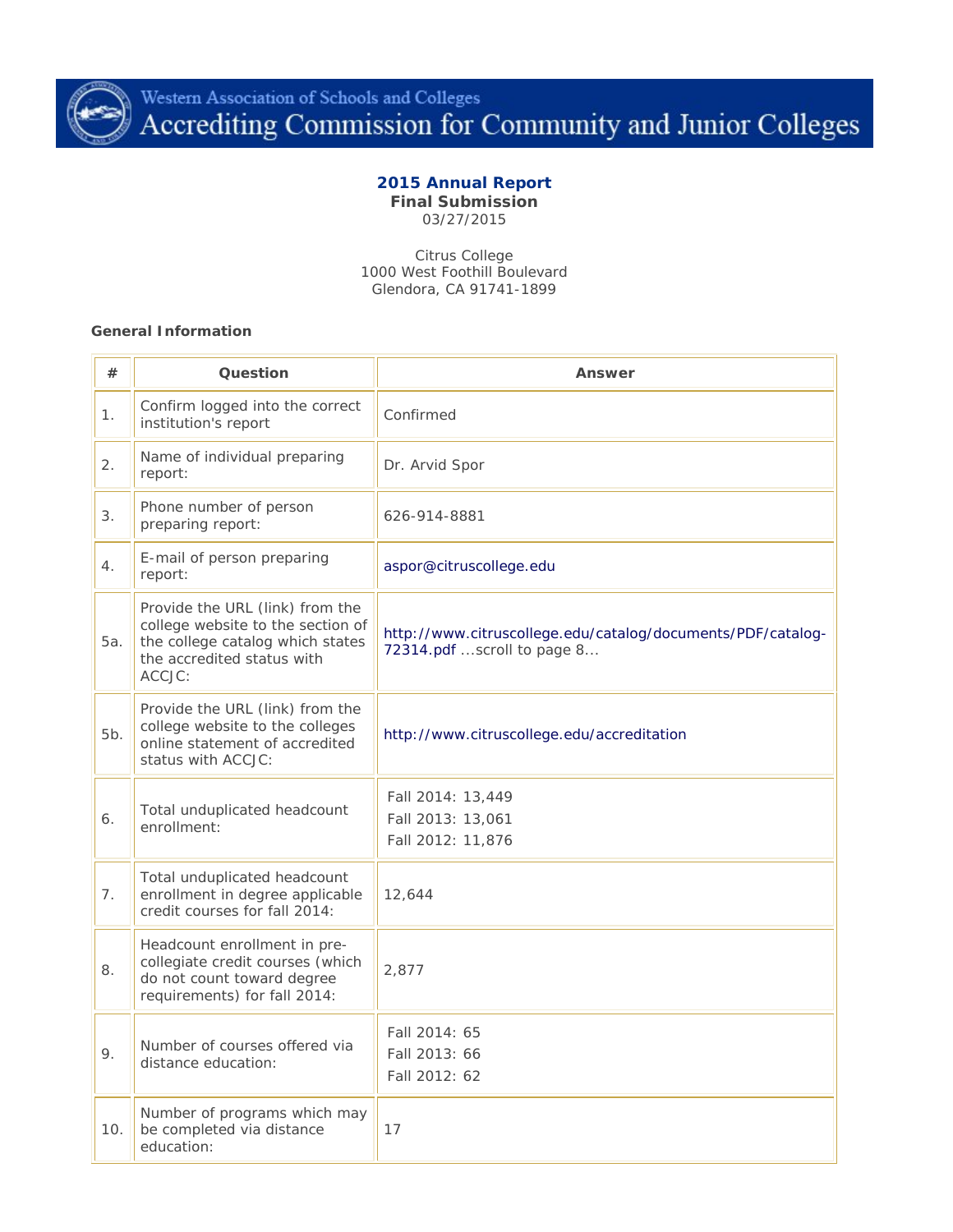| 11. | Total unduplicated headcount<br>enrollment in all types of<br>Distance Education:                                                          | Fall 2014: 2,403<br>Fall 2013: 2,565<br>Fall 2012: 2,296 |
|-----|--------------------------------------------------------------------------------------------------------------------------------------------|----------------------------------------------------------|
| 12. | Total unduplicated headcount<br>enrollment in all types of<br>Correspondence Education:                                                    | Fall 2014: n/a<br>Fall 2013: n/a<br>Fall 2012: n/a       |
| 13. | Were all correspondence<br>courses for which students<br>enrolled in fall 2014 part of a<br>program which leads to an<br>associate degree? | n/a                                                      |

## **Student Achievement Data**

| #    | Question                                                                                                                                                                                                                                                                                                                                                                                                                                                                                                                                                                                     | Answer |
|------|----------------------------------------------------------------------------------------------------------------------------------------------------------------------------------------------------------------------------------------------------------------------------------------------------------------------------------------------------------------------------------------------------------------------------------------------------------------------------------------------------------------------------------------------------------------------------------------------|--------|
| 14a. | What is your Institution-set standard for successful student<br>course completion?                                                                                                                                                                                                                                                                                                                                                                                                                                                                                                           | 67%    |
| 14b. | Successful student course completion rate for the fall 2014<br>semester:                                                                                                                                                                                                                                                                                                                                                                                                                                                                                                                     | 69.2%  |
|      | Institution Set Standards for program completion: While institutions may determine the<br>measures for which they will set standards, most institutions will utilize this measure as it is<br>core to their mission. For purposes of definition, certificates include those certificate programs<br>which qualify for financial aid, principally those which lead to gainful employment. Completion<br>of degrees and certificates is to be presented in terms of total numbers. Each student who<br>receives one or more certificates or degrees in the specified year may be counted once. |        |
| 15.  | If you have an institution-set standard for student completion of degrees<br>a.<br>and certificates combined, per year, what is it?                                                                                                                                                                                                                                                                                                                                                                                                                                                          | N/A    |
|      | If you have separate institution-set standards for degrees, what is your<br>institution-set standard for the number of student completion of degrees,<br>$b$ .<br>per year?                                                                                                                                                                                                                                                                                                                                                                                                                  |        |
|      | If you have separate institution-set standards for certificates, what is your<br>institution-set standard for the number of student completion of certificates,<br>C <sub>1</sub><br>per year?                                                                                                                                                                                                                                                                                                                                                                                               | 429    |
| 16a. | Number of students (unduplicated) who received a<br>certificate or degree in the 2013-2014 academic year:                                                                                                                                                                                                                                                                                                                                                                                                                                                                                    | 1,566  |
| 16b. | Number of students who received a degree in the 2013-<br>2014 academic year:                                                                                                                                                                                                                                                                                                                                                                                                                                                                                                                 | 1,244  |
| 16с. | Number of students who received a certificate in the 2013-<br>2014 academic year:                                                                                                                                                                                                                                                                                                                                                                                                                                                                                                            | 404    |
| 17a. | If your college has an institution-set standard for the<br>number of students who transfer each year to 4-year<br>colleges/universities, what is it?                                                                                                                                                                                                                                                                                                                                                                                                                                         | 905    |
| 17b. | Number of students who transferred to 4-year<br>colleges/universities in 2013-2014:                                                                                                                                                                                                                                                                                                                                                                                                                                                                                                          | 1,082  |
| 18a. | Does the college have any certificate programs which are<br>not career-technical education (CTE) certificates?                                                                                                                                                                                                                                                                                                                                                                                                                                                                               | Yes    |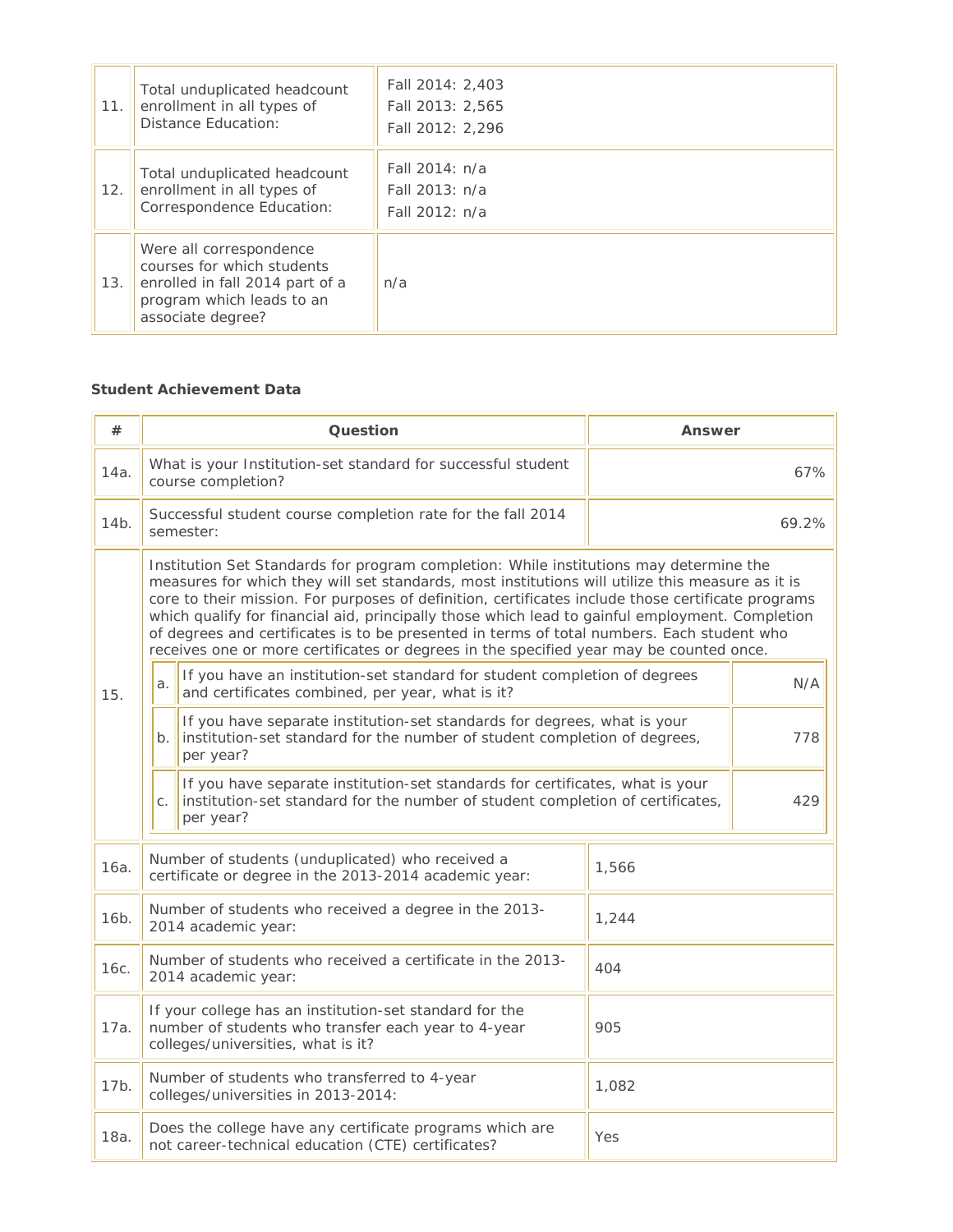| 18b. | If yes, please identify them:                                                                                                                                                                                      |                                          |                                          | Literature<br><b>Writing Competency</b><br>ESL (noncredit) $-3$ levels |                                              |                                 |
|------|--------------------------------------------------------------------------------------------------------------------------------------------------------------------------------------------------------------------|------------------------------------------|------------------------------------------|------------------------------------------------------------------------|----------------------------------------------|---------------------------------|
| 19a. | Number of career-technical education (CTE) certificates and<br>degrees:                                                                                                                                            |                                          |                                          | 47                                                                     |                                              |                                 |
| 19b. | Number of CTE certificates and degrees which have<br>identified technical and professional competencies that meet<br>employment standards and other standards, including those<br>for licensure and certification: |                                          |                                          | 20                                                                     |                                              |                                 |
| 19с. | Number of CTE certificates and degrees for which the<br>institution has set a standard for licensure passage rates:                                                                                                |                                          |                                          | 12                                                                     |                                              |                                 |
| 19d. | Number of CTE certificates and degrees for which the<br>institution has set a standard for graduate employment<br>rates:                                                                                           |                                          |                                          | 47                                                                     |                                              |                                 |
|      | 2011-2012 examination pass rates in programs for which students must pass a licensure<br>examination in order to work in their field of study:                                                                     |                                          |                                          |                                                                        |                                              |                                 |
|      | Program                                                                                                                                                                                                            | <b>CIP Code</b><br>4 digits<br>( ## .##) | Examination                              |                                                                        | <b>Institution</b><br>set standard<br>$(\%)$ | <b>Pass Rate</b><br>$(\%)$      |
|      | Nursing Asst. (NNAAP Written<br>Exam)                                                                                                                                                                              | 51.39                                    | state                                    |                                                                        | 75 %                                         | 100 %                           |
|      | Nursing Asst. (NNAAP Skills Exam)                                                                                                                                                                                  | 51.39                                    | state                                    |                                                                        | 75 %                                         | 92 %                            |
|      | Dental Assistant (Practical)                                                                                                                                                                                       | 51.06                                    | state                                    |                                                                        | 75 %                                         | 92 %                            |
| 20.  | Dental Assistant (Written)                                                                                                                                                                                         | 51.06                                    | state                                    |                                                                        | 75 %                                         | 82 %                            |
|      | Dental Assistant (Law and Ethics)                                                                                                                                                                                  | 51.06                                    | state                                    |                                                                        | 75 %                                         | 80 %                            |
|      | Emergency Medical Technician                                                                                                                                                                                       | 51.09                                    | national                                 |                                                                        | 80 %                                         | 82 %                            |
|      | <b>Registered Nursing</b>                                                                                                                                                                                          | 51.38                                    | state                                    |                                                                        | 75 %                                         | 100 %                           |
|      | Vocational Nursing                                                                                                                                                                                                 | 51.39                                    | national                                 |                                                                        | 75 %                                         | 96 %                            |
|      | Cosmetology (Written)                                                                                                                                                                                              | 12.04                                    | state                                    |                                                                        | 70 %                                         | 71.24 %                         |
|      | Cosmetology (Practical)                                                                                                                                                                                            | 12.04                                    | state                                    |                                                                        | 70 %                                         | 93 %                            |
|      | Esthetician (Written)                                                                                                                                                                                              | 12.04                                    | state                                    |                                                                        | 70 %                                         | 91.25 %                         |
|      | Esthetician (Practical)                                                                                                                                                                                            | 12.04                                    | state                                    |                                                                        | 70 %                                         | 90.5%                           |
|      | 2011-2012 job placement rates for students completing certificate programs and CTE (career-<br>technology education) degrees:                                                                                      |                                          |                                          |                                                                        |                                              |                                 |
|      | Program                                                                                                                                                                                                            |                                          | <b>CIP Code</b><br>4 digits<br>( ## .##) |                                                                        | Institution<br>set standard<br>$(\%)$        | Job<br>Placement<br>Rate $(\%)$ |
|      | Forestry/Wildland Resources                                                                                                                                                                                        |                                          | 03.05                                    |                                                                        | 67 %                                         | 47.37 %                         |
|      | Accounting                                                                                                                                                                                                         |                                          | 52.03                                    |                                                                        | 67 %                                         | 57.58 %                         |
|      | Digital Media                                                                                                                                                                                                      |                                          | 10.03                                    |                                                                        | 67 %                                         | 58.33 %                         |
| 21.  | Automotive Technology                                                                                                                                                                                              |                                          | 47.06                                    |                                                                        | 67 %                                         | 83.33 %                         |
|      | Water Technology                                                                                                                                                                                                   |                                          | 15.05                                    |                                                                        | 67 %                                         | 65.38 %                         |
|      | Recording Arts/Commercial Music                                                                                                                                                                                    |                                          | 10.02                                    |                                                                        | 67 %                                         | 62.35 %                         |
|      | Emerging Theater Technology/Technical Theater                                                                                                                                                                      |                                          | 50.05                                    |                                                                        | 67 %                                         | 85.71 %                         |
|      | <b>Licensed Vocational Nursing</b>                                                                                                                                                                                 |                                          | 51.39                                    |                                                                        | 67 %                                         | 77.94 %                         |
|      | <b>Dental Assisting</b>                                                                                                                                                                                            |                                          | 51.06                                    |                                                                        | 67 %                                         | 81.08 %                         |
|      | Child Development                                                                                                                                                                                                  |                                          | 19.07                                    |                                                                        | 67 %                                         | 48.39 %                         |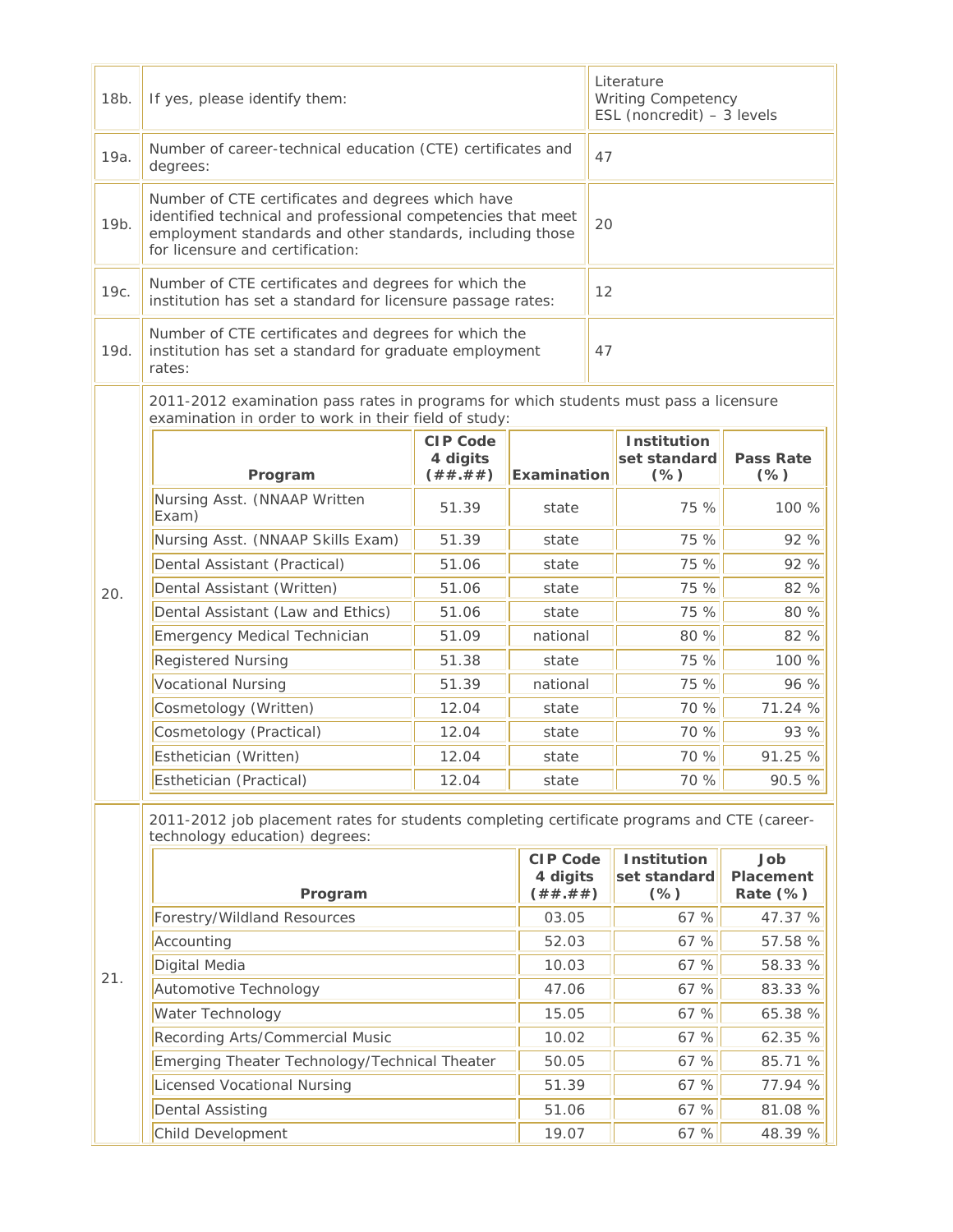|     | Administration of Justice                                                                                                                                                                                                                                                                                                                                                                                                                                                                                                                                                                                                                                                                                                                                                                                                                                                                                                                                                                                                                                                                                                                                                                                                                                                                                                                                                                                                                                                                                                                                                                                                                                                                                                                                                                                                                          |                   | 43.01 | 67 %                               | 71.7%   |
|-----|----------------------------------------------------------------------------------------------------------------------------------------------------------------------------------------------------------------------------------------------------------------------------------------------------------------------------------------------------------------------------------------------------------------------------------------------------------------------------------------------------------------------------------------------------------------------------------------------------------------------------------------------------------------------------------------------------------------------------------------------------------------------------------------------------------------------------------------------------------------------------------------------------------------------------------------------------------------------------------------------------------------------------------------------------------------------------------------------------------------------------------------------------------------------------------------------------------------------------------------------------------------------------------------------------------------------------------------------------------------------------------------------------------------------------------------------------------------------------------------------------------------------------------------------------------------------------------------------------------------------------------------------------------------------------------------------------------------------------------------------------------------------------------------------------------------------------------------------------|-------------------|-------|------------------------------------|---------|
|     | Cosmetology/Esthetics                                                                                                                                                                                                                                                                                                                                                                                                                                                                                                                                                                                                                                                                                                                                                                                                                                                                                                                                                                                                                                                                                                                                                                                                                                                                                                                                                                                                                                                                                                                                                                                                                                                                                                                                                                                                                              |                   | 12.04 | 67 %                               | 56.35 % |
|     | Public Works/Administration                                                                                                                                                                                                                                                                                                                                                                                                                                                                                                                                                                                                                                                                                                                                                                                                                                                                                                                                                                                                                                                                                                                                                                                                                                                                                                                                                                                                                                                                                                                                                                                                                                                                                                                                                                                                                        |                   | 44.04 | 67 %                               | 80 %    |
|     | Please list any other institution set standards at your college:                                                                                                                                                                                                                                                                                                                                                                                                                                                                                                                                                                                                                                                                                                                                                                                                                                                                                                                                                                                                                                                                                                                                                                                                                                                                                                                                                                                                                                                                                                                                                                                                                                                                                                                                                                                   |                   |       |                                    |         |
| 22. | Criteria Measured (i.e.<br>persistence, starting<br>salary, etc.)                                                                                                                                                                                                                                                                                                                                                                                                                                                                                                                                                                                                                                                                                                                                                                                                                                                                                                                                                                                                                                                                                                                                                                                                                                                                                                                                                                                                                                                                                                                                                                                                                                                                                                                                                                                  | <b>Definition</b> |       | <b>Institution</b><br>set standard |         |
|     | n/a                                                                                                                                                                                                                                                                                                                                                                                                                                                                                                                                                                                                                                                                                                                                                                                                                                                                                                                                                                                                                                                                                                                                                                                                                                                                                                                                                                                                                                                                                                                                                                                                                                                                                                                                                                                                                                                |                   |       |                                    |         |
| 23. | Effective practice to share with the field: Describe examples of effective and/or innovative<br>practices at your college for setting institution-set standards, evaluating college or<br>programmatic performance related to student achievement, and changes that have happened<br>in response to analyzing college or program performance (1,250 character limit, approximately<br>250 words).<br>Institution-set standards for achievement inform many initiatives at Citrus College. A<br>leadership team develops the standards, and they are vetted at the primary shared<br>governance committee, Steering. With these standards as reference, Steering conducts an<br>on-going review of higher education literature addressing achievement topics. Discussion<br>includes analysis of local standards, practices and areas for improvement. The Beta Nu Eta<br>chapter of Phi Theta Kappa initiated the Completion Pledge in 2012. Analysis of student<br>achievement data extends from this initiative. The newly established Citrus College Institute<br>for Completion will focus on research and projects to improve student achievement goals.<br>Instructional programs analyze college wide data on which institutional standards are based.<br>Data sets include program-specific data: enrollment, retention, and success; degree and<br>certificate completion; and course counts. To assure attention to student equity, data are dis<br>aggregated by student gender, age, and ethnicity. This prompts meaningful analysis and<br>discussion of program practices and ideas for improvement and complements analysis of<br>SLOA data. The Enrollment Management Committee takes an institutional level view of<br>student achievement data and initiates action that will reduce barriers and enhance<br>completion options. |                   |       |                                    |         |

## **Student Learning Outcomes and Assessment**

Note: Colleges were expected to achieve the proficiency level of Student Learning Outcomes assessment by fall 2012. At this time, colleges are expected to be in full compliance with the Accreditation Standards related to student learning outcomes and assessment. All courses, programs, and student and learning support activities of the college are expected to have student learning outcomes defined, so that ongoing assessment and other requirements of Accreditation Standards are met across the institution. In preparation for the 2016 reporting, please refer to the revised Accreditation Standards adopted June 2014.

| #   |         | Question                                                                                                      | Answer                                      |      |
|-----|---------|---------------------------------------------------------------------------------------------------------------|---------------------------------------------|------|
|     |         | Courses                                                                                                       |                                             |      |
|     | a       | Total number of college courses:                                                                              |                                             | 673  |
| 24. | b       | Number of college courses with ongoing assessment of learning outcomes                                        |                                             | 661  |
|     |         |                                                                                                               | Auto-calculated field: percentage of total: | 98.2 |
|     | Courses |                                                                                                               |                                             |      |
| 25  | a.      | Total number of college programs (all certificates and degrees, and other<br>programs as defined by college): |                                             | 53   |
|     | $b$ .   | Number of college programs with ongoing assessment of learning outcomes                                       |                                             | 53   |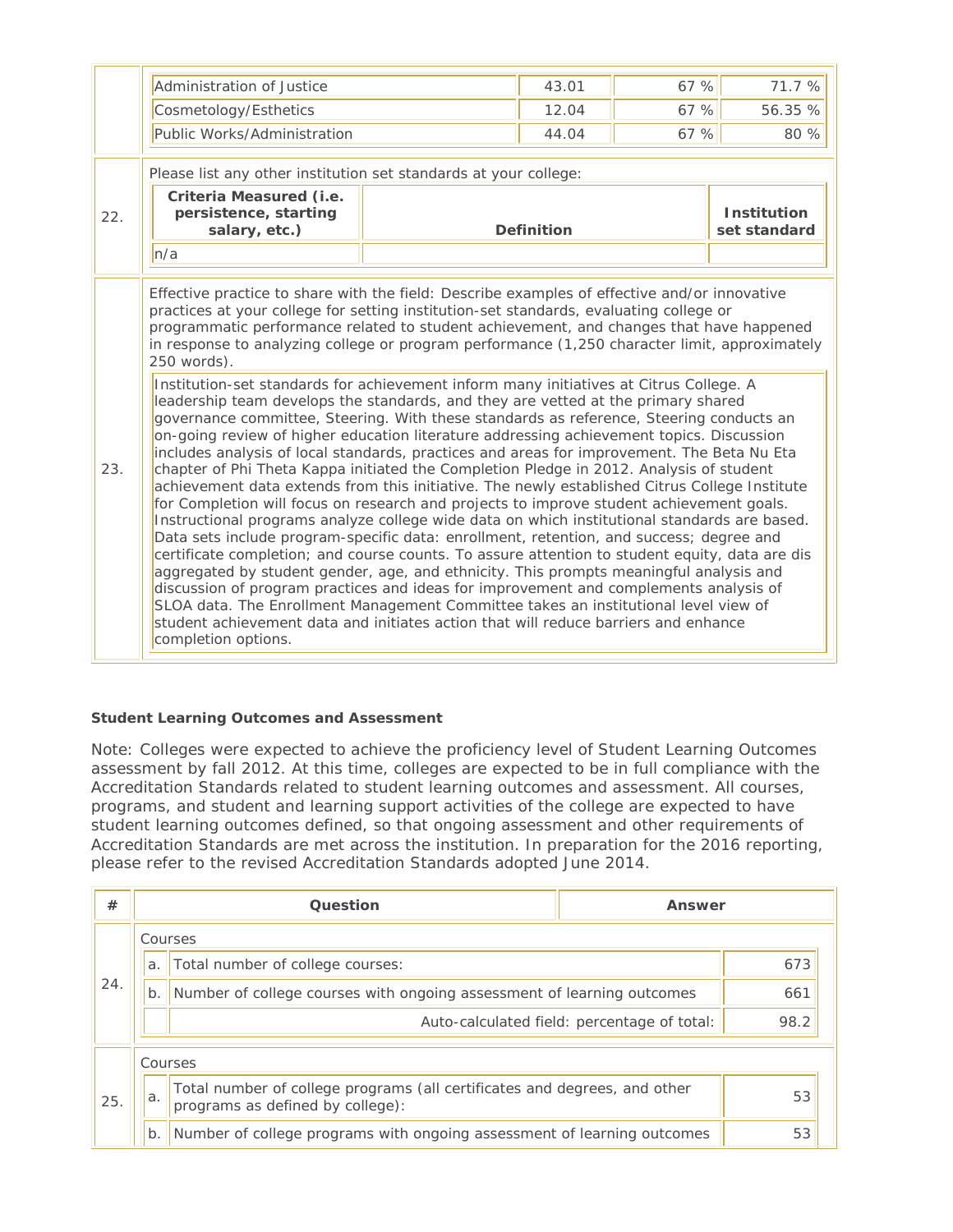|     | 100<br>Auto-calculated field: percentage of total:                                                                                                                                                                                                                                                                                                                                                                                                                                                                                                                                                                                                                                                                                                                                                                                                                                                                                                                                                                                                                                                                                                                                                                                                                                                                                                                                                                  |                                                    |  |  |
|-----|---------------------------------------------------------------------------------------------------------------------------------------------------------------------------------------------------------------------------------------------------------------------------------------------------------------------------------------------------------------------------------------------------------------------------------------------------------------------------------------------------------------------------------------------------------------------------------------------------------------------------------------------------------------------------------------------------------------------------------------------------------------------------------------------------------------------------------------------------------------------------------------------------------------------------------------------------------------------------------------------------------------------------------------------------------------------------------------------------------------------------------------------------------------------------------------------------------------------------------------------------------------------------------------------------------------------------------------------------------------------------------------------------------------------|----------------------------------------------------|--|--|
|     | Courses                                                                                                                                                                                                                                                                                                                                                                                                                                                                                                                                                                                                                                                                                                                                                                                                                                                                                                                                                                                                                                                                                                                                                                                                                                                                                                                                                                                                             |                                                    |  |  |
|     | Total number of student and learning support activities (as college has<br>a.<br>identified or grouped them for SLO implementation):                                                                                                                                                                                                                                                                                                                                                                                                                                                                                                                                                                                                                                                                                                                                                                                                                                                                                                                                                                                                                                                                                                                                                                                                                                                                                | 30                                                 |  |  |
| 26. | Number of student and learning support activities with ongoing assessment<br>b.<br>of learning outcomes:                                                                                                                                                                                                                                                                                                                                                                                                                                                                                                                                                                                                                                                                                                                                                                                                                                                                                                                                                                                                                                                                                                                                                                                                                                                                                                            | 30                                                 |  |  |
|     |                                                                                                                                                                                                                                                                                                                                                                                                                                                                                                                                                                                                                                                                                                                                                                                                                                                                                                                                                                                                                                                                                                                                                                                                                                                                                                                                                                                                                     | Auto-calculated field: percentage of total:<br>100 |  |  |
| 27. | URL(s) from the college website where prospective<br>students can find SLO assessment results for<br>instructional programs:                                                                                                                                                                                                                                                                                                                                                                                                                                                                                                                                                                                                                                                                                                                                                                                                                                                                                                                                                                                                                                                                                                                                                                                                                                                                                        | http://www.citruscollege.edu/pla                   |  |  |
| 28. | Number of courses identified as part of the general<br>education (GE) program:                                                                                                                                                                                                                                                                                                                                                                                                                                                                                                                                                                                                                                                                                                                                                                                                                                                                                                                                                                                                                                                                                                                                                                                                                                                                                                                                      | 237                                                |  |  |
| 29. | Percent of GE courses with ongoing assessment of GE<br>learning outcomes:                                                                                                                                                                                                                                                                                                                                                                                                                                                                                                                                                                                                                                                                                                                                                                                                                                                                                                                                                                                                                                                                                                                                                                                                                                                                                                                                           | 100%                                               |  |  |
| 30. | Do your institution's GE outcomes include all areas<br>identified in the Accreditation Standards?                                                                                                                                                                                                                                                                                                                                                                                                                                                                                                                                                                                                                                                                                                                                                                                                                                                                                                                                                                                                                                                                                                                                                                                                                                                                                                                   | Yes                                                |  |  |
| 31. | Number of GE courses with Student Learning Outcomes<br>mapped to GE program Student Learning Outcomes:                                                                                                                                                                                                                                                                                                                                                                                                                                                                                                                                                                                                                                                                                                                                                                                                                                                                                                                                                                                                                                                                                                                                                                                                                                                                                                              | 237                                                |  |  |
| 32. | Number of Institutional Student Learning Outcomes<br>defined:                                                                                                                                                                                                                                                                                                                                                                                                                                                                                                                                                                                                                                                                                                                                                                                                                                                                                                                                                                                                                                                                                                                                                                                                                                                                                                                                                       | 3                                                  |  |  |
| 33. | Percentage of college instructional programs and student<br>and learning support activities which have Institutional<br>Student Learning Outcomes mapped to those programs<br>(courses) and activities (student and learning support<br>activities).                                                                                                                                                                                                                                                                                                                                                                                                                                                                                                                                                                                                                                                                                                                                                                                                                                                                                                                                                                                                                                                                                                                                                                | 100%                                               |  |  |
| 34. | Percent of institutional outcomes (ILOs) with ongoing<br>assessment of learning outcomes:                                                                                                                                                                                                                                                                                                                                                                                                                                                                                                                                                                                                                                                                                                                                                                                                                                                                                                                                                                                                                                                                                                                                                                                                                                                                                                                           | 100%                                               |  |  |
|     | Effective practice to share with the field: Describe effective and/or innovative practices at your<br>college for measuring ILOs, documenting accomplishment of ILOs in non-instructional areas of<br>the college, informing college faculty, staff, students, and the public about ILOs, or other<br>aspects of your ILO practice (1,250 character limit, approximately 250 words).                                                                                                                                                                                                                                                                                                                                                                                                                                                                                                                                                                                                                                                                                                                                                                                                                                                                                                                                                                                                                                |                                                    |  |  |
| 35. | Citrus added 5 custom, supplemental questions addressing the ILOs and mission to the 2014<br>CCSSE. The 3 ILOs (GE/CTE/Basic Skills) originate from the mission of the College. Students<br>agree that the College assists in making progress in transfer/completing a degree or<br>certificate (81%), preparing for employment/career advancement(61%) and developing<br>foundational skills for college success(83%). Results show that 88% of students believe the<br>College is fulfilling its mission, and their educational objectives are addressed in it. The GE<br>Assessment Dialogue is a campus wide effort to assess ILOs, GE SLOs and Core<br>Competencies. ILOs, GE SLOs, degree/certificate/skill award level outcomes, and Core<br>Competencies are now published in the catalog, SLO Handbook and on the campus website.<br>In an effort to maintain continuous quality improvement in all areas of learning outcomes,<br>HotShots (SLO Committee) has approved a streamlined reporting process for course level<br>SLOs. This process also helps the College capture even more rich data by including ILOs and<br>PLOs. A goal during 14-15 year is to explore options for an electronic database. HotShots<br>created flowcharts to document where various levels of outcomes are stored, revised, and<br>published and this was shared in governance committees and campus wide Roadshow 2014. |                                                    |  |  |

**responses, please be mindful of success stories that can be reported in the last question of this section. We look forward to including this information from colleges in our report to**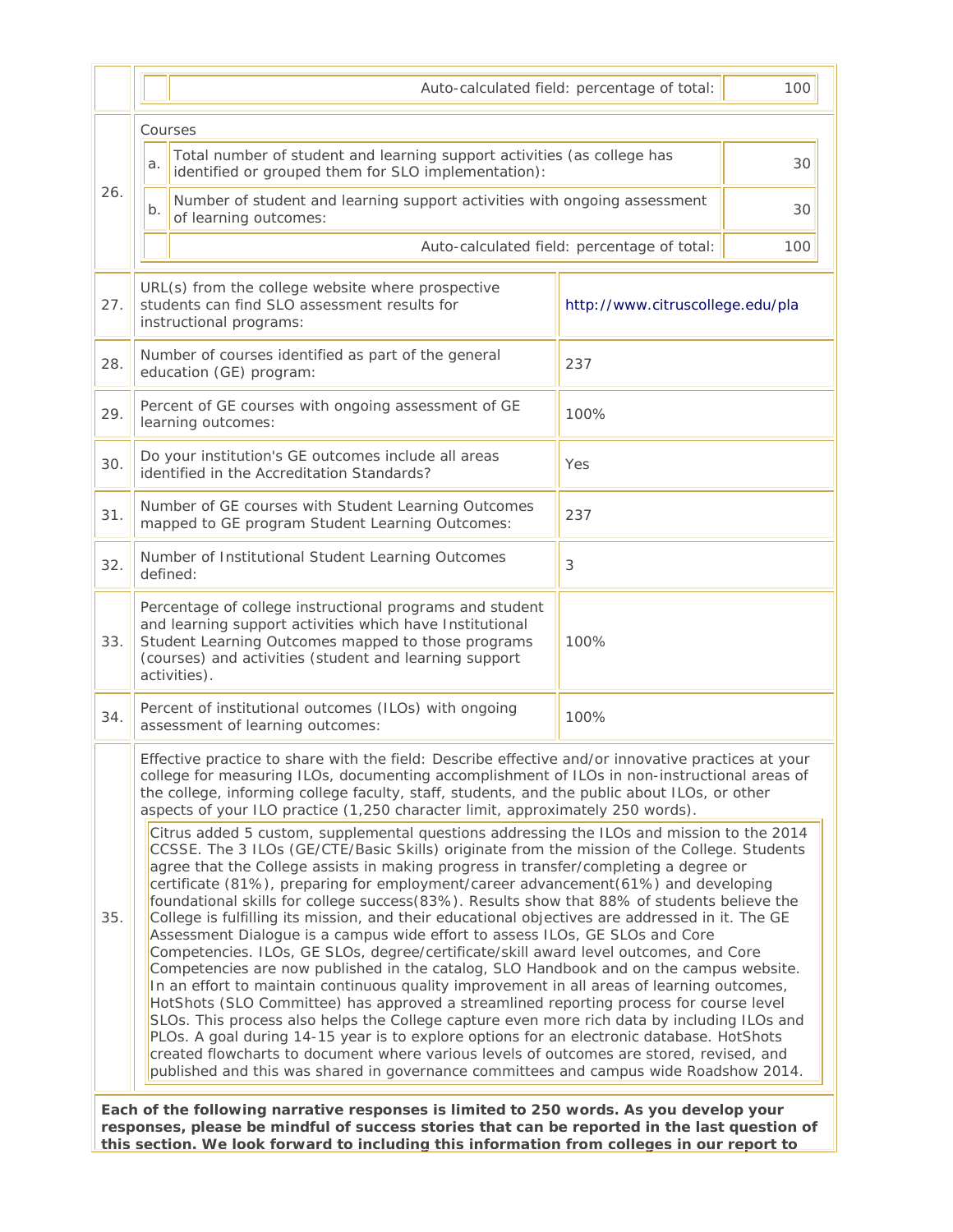|     | the Commission and the field in June.                                                                                                                                                                                                                                                                                                                                                                                                                                                                                                                                                                                                                                                                                                                                                                                                                                                                                                                                                                                                                                                                                                                                                                                                                                                                                                                                                                                                                                                                                                                                                                                                                                                                                                                                                                                                                                                                                                                                                                                                                |  |  |  |
|-----|------------------------------------------------------------------------------------------------------------------------------------------------------------------------------------------------------------------------------------------------------------------------------------------------------------------------------------------------------------------------------------------------------------------------------------------------------------------------------------------------------------------------------------------------------------------------------------------------------------------------------------------------------------------------------------------------------------------------------------------------------------------------------------------------------------------------------------------------------------------------------------------------------------------------------------------------------------------------------------------------------------------------------------------------------------------------------------------------------------------------------------------------------------------------------------------------------------------------------------------------------------------------------------------------------------------------------------------------------------------------------------------------------------------------------------------------------------------------------------------------------------------------------------------------------------------------------------------------------------------------------------------------------------------------------------------------------------------------------------------------------------------------------------------------------------------------------------------------------------------------------------------------------------------------------------------------------------------------------------------------------------------------------------------------------|--|--|--|
| 36. | Please discuss alignment of student learning outcomes at your institution, from institutional and<br>course to program level. Describe your activities beyond crosswalking or charting all outcomes<br>to courses in a program (often called "mapping"), to analysis and implementation of alignment<br>in the planning of curriculum and delivery of instruction. Discuss how the alignment effort has<br>resulted in changes of expected outcomes and/or how students' programs of study have been<br>clarified. Note whether the described practices apply to all instructional programs at the college<br>(1,250 character limit, approximately 250 words).<br>In the 5-year program review (PR) cycle, the instructional year 4 "+ One" supplement is a<br>purposeful assessment and alignment of program/degree/certificate outcomes with the course<br>level SLOs. Automotive Technology aligns its curriculum and course SLOs to meet ASE and<br>NATEF standards. With the curriculum alignment, analysis of assessment data, and improved<br>lecture presentations and relevant lab work tasks, success rates of ASE certification attempts<br>have dramatically increased. The GE Committee edited Administrative Procedures and Board<br>Procedures (Feb. 2014) to help align language with the college's native GE pattern for its<br>degrees. The College has looked at aligning and streamlining its native pattern degrees and<br>15 ADTs (3rd highest awarded in the CCC system with 5 more pending) to meet transfer<br>standards. This helps with planning curriculum to identify specific classes students need in<br>each program. For ADT approval, programs had to look at CIDs, and they revamped course<br>level outcomes and added prerequisites to transfer level courses that are applied to the ADT<br>to improve success. The College is creating student educational planning worksheets for each<br>of its degrees so students can see required courses and track progress toward achieving their<br>course of study. |  |  |  |
|     | Describe the various communication strategies at your college to share SLO assessment results<br>for usage by internal and external audiences. Explain how communications take into account<br>how the information is expected to influence the behavior or decisions of particular audiences.<br>Discuss how communication of student learning outcomes assessment information and results<br>impacts student behavior and achievement (1,250 character limit, approximately 250 words).                                                                                                                                                                                                                                                                                                                                                                                                                                                                                                                                                                                                                                                                                                                                                                                                                                                                                                                                                                                                                                                                                                                                                                                                                                                                                                                                                                                                                                                                                                                                                            |  |  |  |
| 37. | In SP14 SLOA Gold Stars showcased changes/improvements from SLOA results. Staff/<br>faculty/students will use survey results as a starting point for discussion at the 4th GE<br>Assessment. Event reports are shared with governance committees and division deans.<br>Natural Sciences used findings to improve critical thinking outcomes. Social/Behavioral<br>Sciences committed to use Early Alert more to support students. The PR committee reviews<br>"+ One" supplemental reports for assessment, presents to the Board of Trustees and posts on<br>the college website. Assessment data gathered from GE/degree/certificate/program levels<br>inform the Strategic Plan and Educational and Facilities Master Plan. The Senate president and<br>IR Director facilitated a discussion session with 40 faculty based on the recommendations of a<br>focus group study to better understand students' learning. Faculty members shared teaching<br>strategies to promote student engagement and improve success. The DE Coordinator<br>discovered a correlation of .79 between student final grades and amount of online time a<br>student is engaged. Results were shared with DE Committee and English program. Clarity in<br>modules/activities, while showing the specific SLOs, helps to heighten student awareness of<br>their responsibilities. Rubrics fortify the idea the professor/students work toward<br>accomplishing SLOs.                                                                                                                                                                                                                                                                                                                                                                                                                                                                                                                                                                                                    |  |  |  |
| 38. | Explain how dialog and reporting of SLO assessment results takes place at the departmental and<br>institutional levels. Note whether practices involve all programs at the college. Illustrate how<br>dialog and reporting impact program review, institutional planning, resource allocation, and<br>institutional effectiveness (1,250 character limit, approximately 250 words).<br>Roadshow 2014, a series of presentations throughout the entire college, improved<br>understanding of SLOA, Program Review (PR), and the Integrated Planning Model as tools for<br>institutional effectiveness. The key is that data drive planning and resource allocation, and PR<br>links assessment results to changes in practice. Roadshows gave examples of SLOA results<br>and generated dialogue. Survey results from these sessions were very positive. Student<br>Services areas present PR and SLOA results at their annual retreat. Program faculty discuss<br>SLOA on Convocation. Through rubrics, the PR committee analyzes SLOA embedded in PR. PR<br>integrates with the prioritization and allocation process. The Financial Resources Committee<br>ranks requests and funds them to supplement the regular allocation process. The Institutional                                                                                                                                                                                                                                                                                                                                                                                                                                                                                                                                                                                                                                                                                                                                                                                           |  |  |  |

 $\overline{r}$ 

٣Ì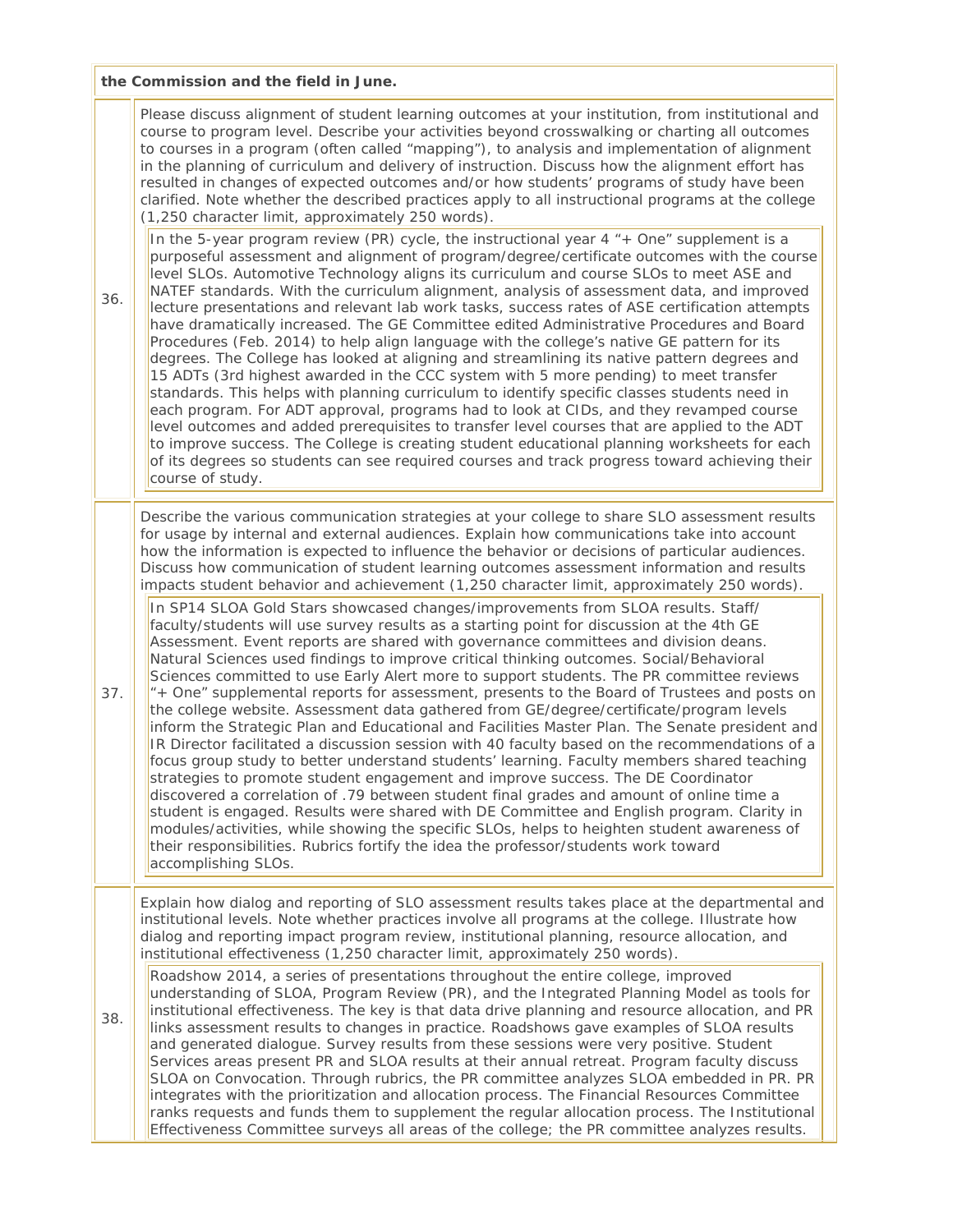|  |     | The English faculty model effective dialogue and reporting when they group types of courses<br>for assessment. Leads gather samples of student work from adjunct and full-time instructors<br>and enlist colleagues to assess them to determine students have met SLOs in each group of<br>courses. Leads guide discussions about SLOs with all faculty members who then reflect on<br>results and determine next steps.                                                                                                                                                                                                                                                                                                                                                                                                                                                                                                                                                                                                                                                                                                                                                                                                                                                                                                                                                                                   |
|--|-----|------------------------------------------------------------------------------------------------------------------------------------------------------------------------------------------------------------------------------------------------------------------------------------------------------------------------------------------------------------------------------------------------------------------------------------------------------------------------------------------------------------------------------------------------------------------------------------------------------------------------------------------------------------------------------------------------------------------------------------------------------------------------------------------------------------------------------------------------------------------------------------------------------------------------------------------------------------------------------------------------------------------------------------------------------------------------------------------------------------------------------------------------------------------------------------------------------------------------------------------------------------------------------------------------------------------------------------------------------------------------------------------------------------|
|  |     | Please share with us two or three success stories about the impacts of SLO practices on student<br>learning, achievement, and institutional effectiveness. Describe the practices which led to the<br>success (1,250 character limit, approximately 250 words).                                                                                                                                                                                                                                                                                                                                                                                                                                                                                                                                                                                                                                                                                                                                                                                                                                                                                                                                                                                                                                                                                                                                            |
|  | 39. | Library outcomes address physical and virtual resources and the impact of those resources<br>and library instruction on student success. In SLOA, the library utilizes data from database<br>vendors, feedback from bi-annual student and staff surveys, and informal student feedback.<br>As a result, librarians added streaming video collections and increased the number of<br>electronic books. Electronic database full-text retrievals increased by 21% since 2009.<br>Librarians held 269 instruction sessions during 13-14 and have created over 90 online<br>research guides accessible to students on and off campus. They offer instructional sessions<br>online for DE students. Virtual reference transactions like online chat and text have increased.<br>11-14 bi-annual library surveys reveal 87% of students feel library instruction sessions<br>enhance achievement. The Biology program acknowledged the positive impact 13-14 SLOA<br>data have on student learning and development. As a result, they improved pedagogical<br>approaches for the diverse student population. SLOA data led to acquiring new<br>spectrophotometer machines to aid student reading of data. Due to SLOA, Math faculty<br>restructured the curriculum to create an alternate algebra sequence, Beginning &<br>Intermediate Algebra I/II to reduce overlapping concepts and improve student success. |

#### **Substantive Change Items**

# **NOTE: These questions are for monitoring purposes only and do not replace the ACCJC substantive change approval process. Please refer to the Substantive Change Manual regarding communication with the Commission.**

| #    | Question                                                                                                                                    | Answer                                                                  |
|------|---------------------------------------------------------------------------------------------------------------------------------------------|-------------------------------------------------------------------------|
| 40.  | Number of submitted substantive change requests:                                                                                            | $2013 - 14:0$<br>$2012 - 13:0$<br>$2011 - 12:0$                         |
| 41a. | Is the institution anticipating a proposal for a<br>substantive change in any of the following change<br>categories? (Check all that apply) | Delivery mode (Distance Education<br>or Correspondence Education)       |
| 41b. | Explain the change(s) for which you will be submitting a<br>substantive change proposal:                                                    | Listing of programs where 50% or<br>more of course offerings are online |

#### **Other Information**

| #    | <b>Question</b>                                                                                                                  | Answer |
|------|----------------------------------------------------------------------------------------------------------------------------------|--------|
| 42a. | Identify site additions and deletions since the<br>submission of the 2013 Annual Report:                                         | n/a    |
| 42b. | List all instructional sites other than the home campus<br>where 50% or more of a program, certificate, or degree<br>is offered: | n/a    |